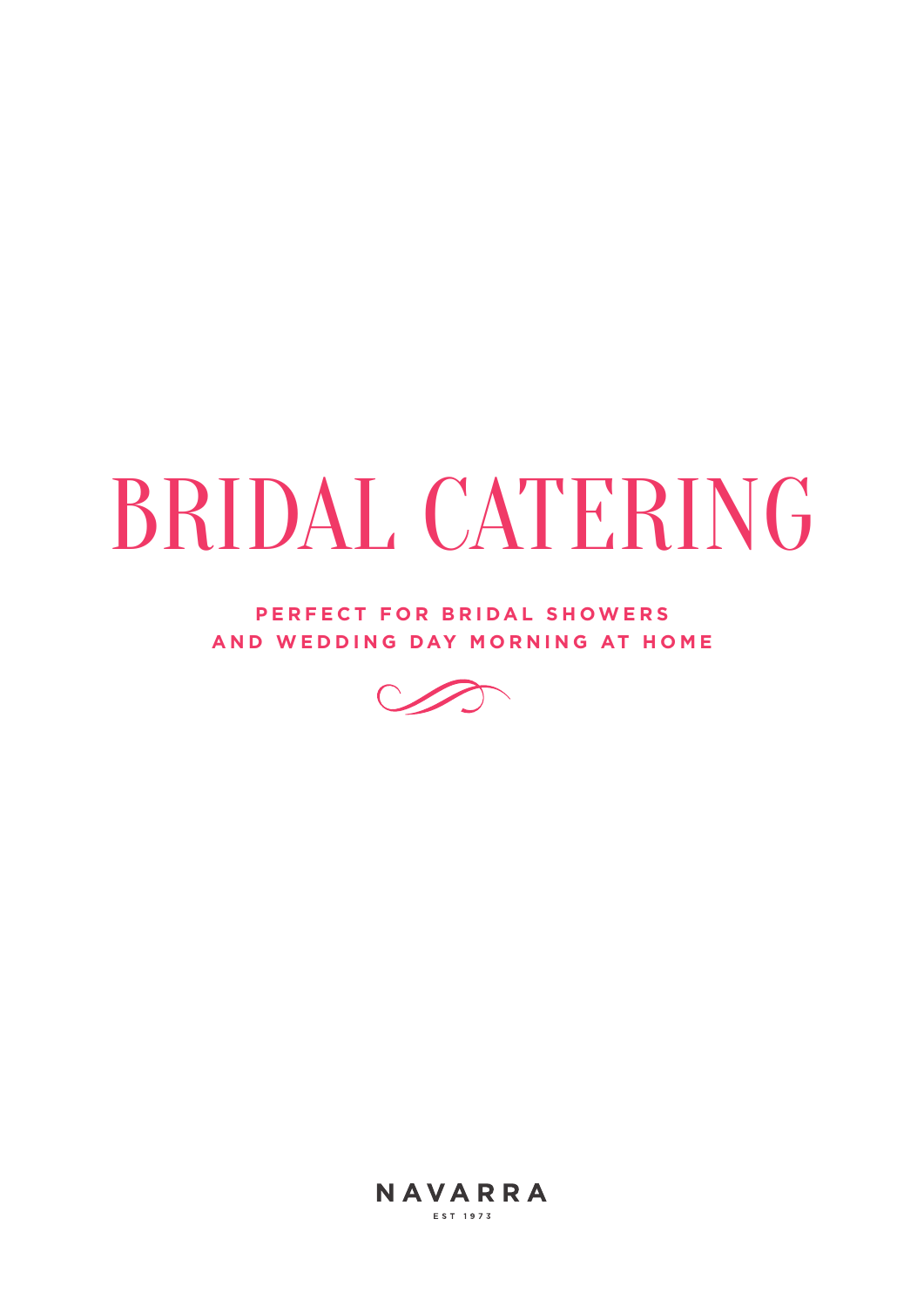



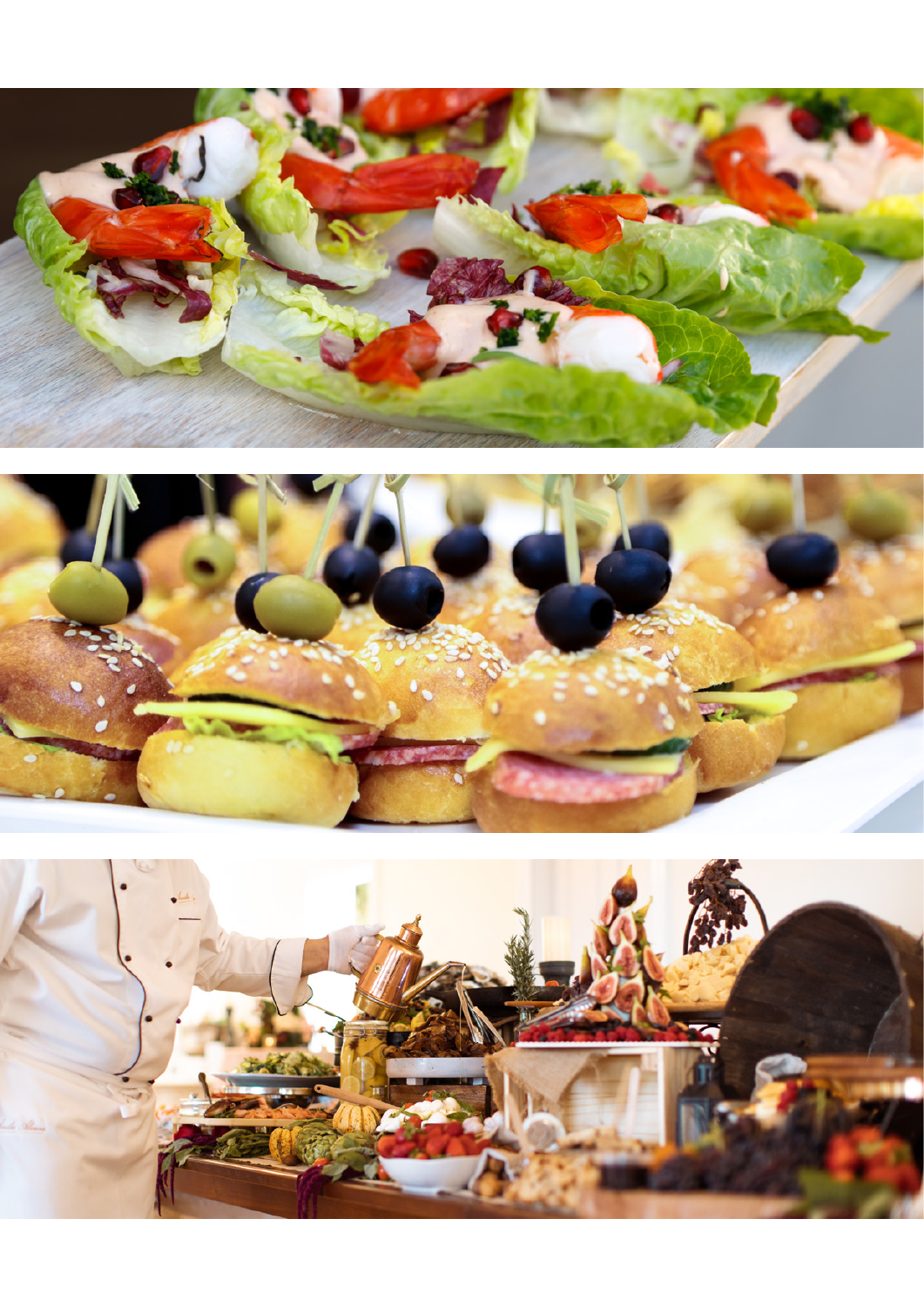## **GRAZING**

#### PLEASE CHOOSE 7 IN TOTAL FROM LIST BELOW

Perfect for bridal showers and Wedding morning catering at home.



Petite Bites

- Brunch yoghurt pots with muesli & berry compote
- Fresh seasonal fruit 2 varieties
- Cheese Board 2 varieties with muscatel grapes & seeded crackers
- Platter of assorted gourmet pastries

### Delicious Bites

- Mini charcoal brioche sliders
- Chicken schnitzel with spicy slaw
- Slow cooked pulled pork with southern slaw
- Mushroom and mozzarella arancini
- Zucchini and corn fritters with tzatsiki
- Kataifi Prawn wrapped in flaky pastry
- Croquette filled with Saffron, lemon and pistachio
- Spinach and ricotta Involtini wrapped in pastry
- Mezza platter with dips, olives and vegetables
- Chef selection Italian antipasto board, including charcuterie meats & marinated vegetables

Gourmet Panini or wraps

Coffee, tea & beverages

- Roasted pumpkin, feta and beetroot salad
- Classic poached chicken Caesar salad

Gourmet Salads

- Spiced roasted cauliflower with tahini & almond salad
- Chermoula couscous with beetroot feta & rocket salad

Dessert Sensations

#### Boutique dessert assortments

- Delicate assortment
	- Jaffa cube cake, tart of rose, blackberry cheesecake quenelle, apple mousse with hazelnuts breton, chocolate mousse with raspberry pebble & mango ginger slice.

• Gourmet cupcake assortment

- Vanilla cup cakes topped with buttercream icing including:
	- · Strawberry, green tea, chocolate, passion fruit, vanilla & caramel icing.
- Prosciutto, mortadella, grilled eggplant and fresh tomato with wild rocket
- Smoked salmon with cucumber, cream cheese, capers & dill
- Grilled mediterranean vegetables, baby spinach, aioli

| <b>HELPFUL TIPS</b>    |                                                                  | <b>NAVARRA TO SUPPLY WE RECOMMEND</b> |                                                                  |                |                                         | <b>PACKAGE PRICE</b>   |                                             |
|------------------------|------------------------------------------------------------------|---------------------------------------|------------------------------------------------------------------|----------------|-----------------------------------------|------------------------|---------------------------------------------|
|                        | Client to supply:<br>Large rectangular table                     | $\bullet$<br>$\bullet$                | All food as selected<br>Disposable plates.                       | $\bullet$<br>٠ | <b>NV LUXE Styling</b><br>Home Styling  | $\bullet$<br>$\bullet$ | Min 50 quests - \$3,500<br>Delivery charged |
| $\bullet$<br>$\bullet$ | Stemmed glasses with<br>champagne<br>Stemmed glasses with juices | $\bullet$                             | cutlery if required -<br>additional cost<br>All food will be set | $\bullet$      | Bouquet & floral<br>Arrangements        | $\bullet$ .            | on location.<br>Additional quests \$60      |
| $\bullet$              | Floral arangements                                               |                                       | up and displayed                                                 |                | navarravenues.com.au/<br>luxebynavarra/ |                        |                                             |
| $\bullet$              | Plates, cutlery, glassware,<br>serving utensils                  |                                       | beautifully.                                                     |                |                                         |                        |                                             |

Please note menu changes seasonally and frequently. All prices are GST exclusive